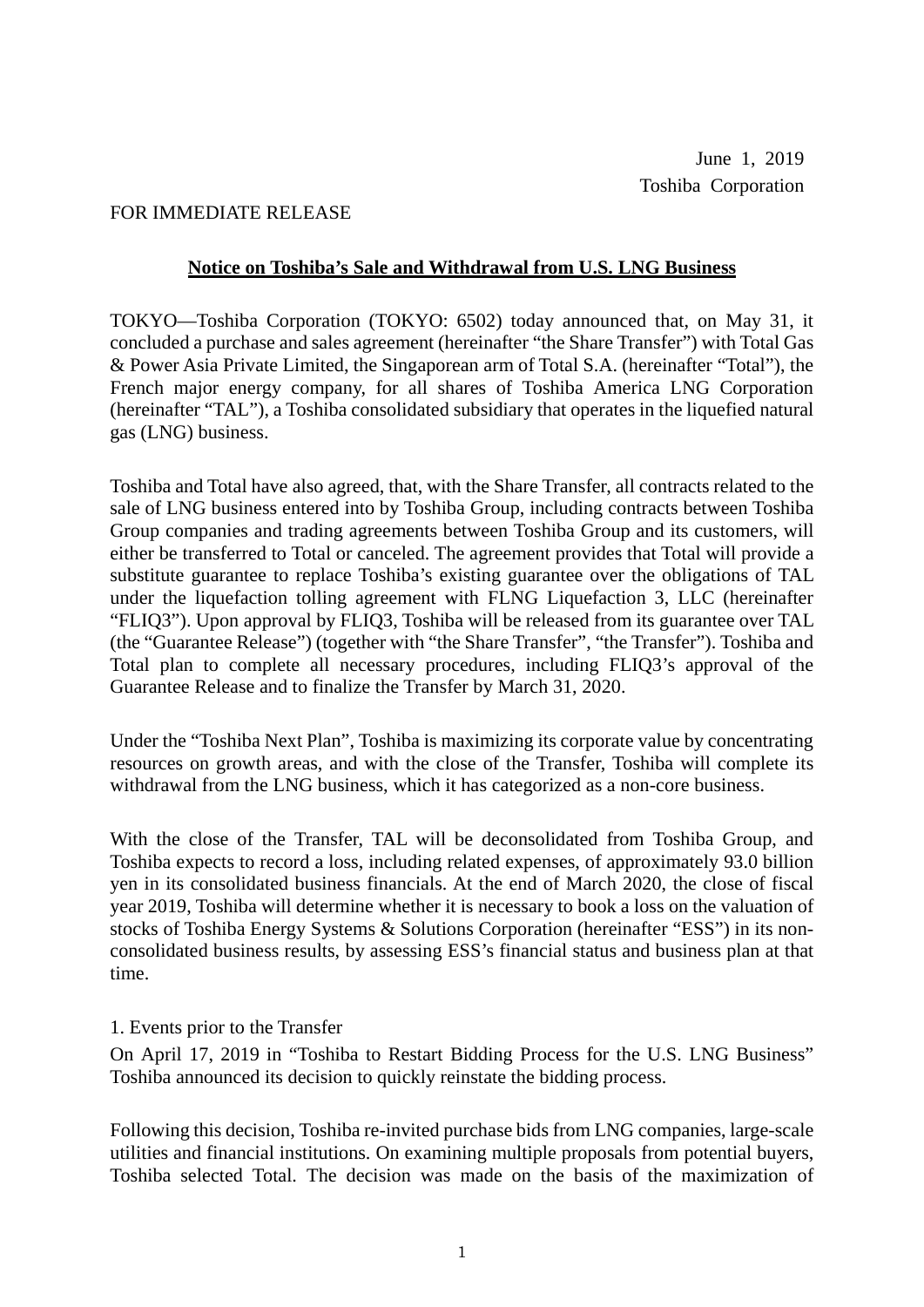Toshiba's corporate value, and from the comprehensive perspectives of overall clarity, minimization of loss, and securing a full release from further risk of loss in the LNG business. Whilst the Transfer will require Toshiba Group to bear a one-time payment of US\$815 million (approx. 91.2 billion yen) to Total, the Guarantee Release will serve Toshiba's objective of withdrawing from the LNG business with minimum risk, and Toshiba has determined that the Transfer is the best option available.

#### 2. Outline of the Transfer

With the Share Transfer, Toshiba will transfer to Total all outstanding shares of TAL held by Toshiba America Inc. (hereinafter "TAI"), Toshiba's wholly owned subsidiary in the U.S., at a price of US\$15 million (approx. 1.7 billion yen). Toshiba expects the Share Transfer to be completed by March 31, 2020. Upon the completion, ESS will transfer to Total its agreement with TAL requiring it to receive the entire amount of LNG, securing full dismissal of the responsibility to receive LNG from TAL under that agreement. In return, ESS will pay a one-time payment of US\$815 million (approx. 91.2billion yen) to Total.

LNG sales contracts that ESS has concluded to date will be transferred to Total, with the agreement of the customers. The economic value of these contracts is reflected in the onetime payment. Also, the Guarantee Release will be executed once it has been approved by FLIQ3. Once all of these transactions are concluded, TAL will be deconsolidated from Toshiba Group. In addition, ESS will be fully relieved from all obligations based on contracts between Group companies related to the LNG business and Toshiba Group will thus complete its full withdrawal from the LNG business.

| $(1)$ Name           | <b>Toshiba America LNG Corporation</b>                  |                                           |
|----------------------|---------------------------------------------------------|-------------------------------------------|
| (2) Address          | 1800 West Loop, Suite 1770, Houston, TX, U.S.A.         |                                           |
| (3) Name and Title   | Takayuki Shibano, President and Chief Executive Officer |                                           |
| of Representative    |                                                         |                                           |
| (4) Business Outline | LNG production and sales to Toshiba Group               |                                           |
| (5) Capital Stock    | US\$15 (approx. 17 hundred yen)                         |                                           |
| (6) Establishment    | February 7, 2017                                        |                                           |
| (7) Major            | <b>TAI</b> 100%                                         |                                           |
| Shareholders and     |                                                         |                                           |
| Shareholding         |                                                         |                                           |
| Ratios               |                                                         |                                           |
| (8) Relationship     | Capital                                                 | Toshiba's consolidated subsidiary         |
| between Toshiba      | Personnel                                               | Toshiba executives and employees are      |
| and TAL              |                                                         | concurrently assigned to TAL as executive |
|                      |                                                         | officers.                                 |
|                      |                                                         | Toshiba employees are on temporary        |
|                      |                                                         | transfer to TAL.                          |

#### 3. Outline of subsidiary to be transferred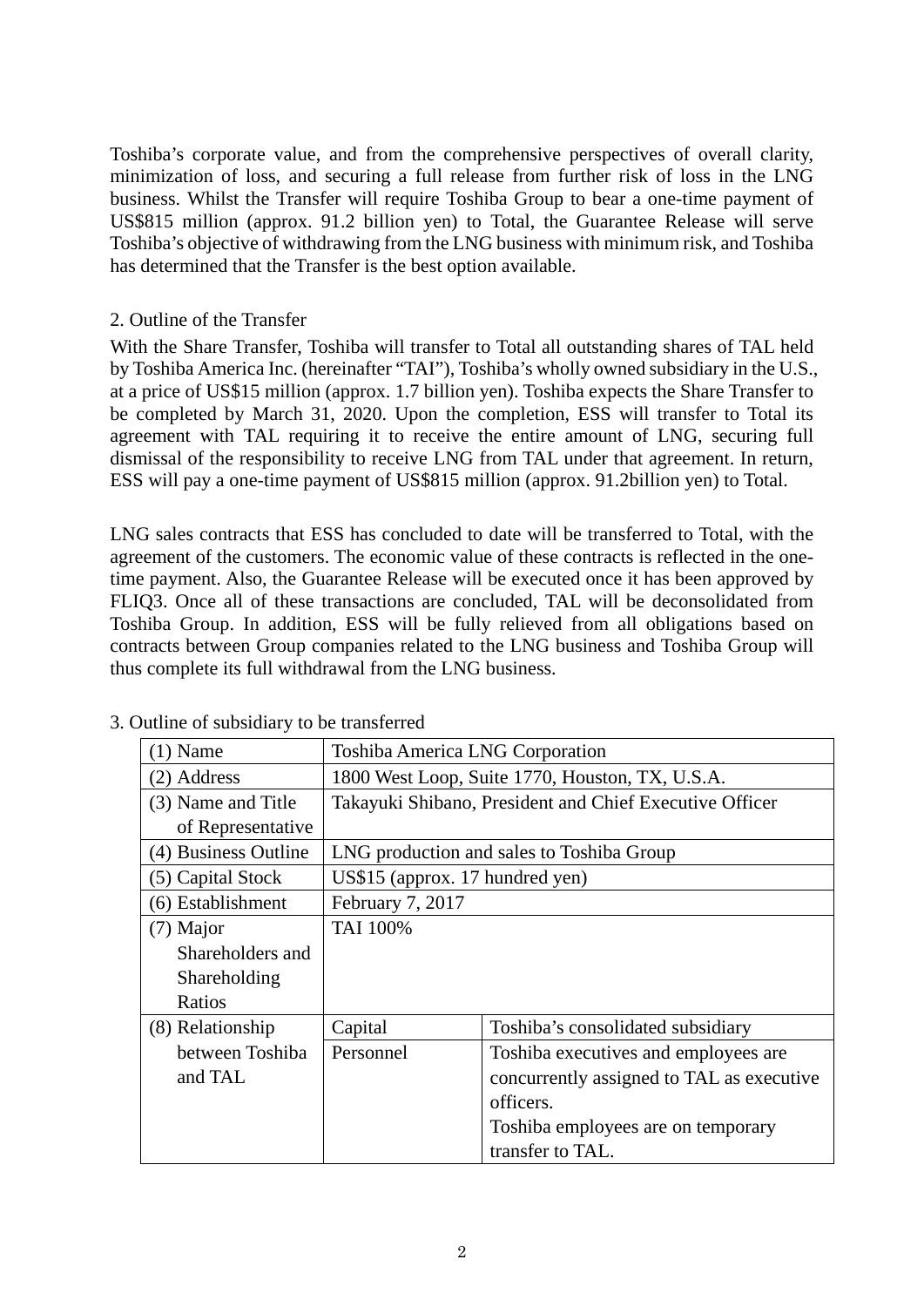|                                                                                  | <b>Business</b> |                                         | Toshiba and its subsidiaries have entered      |
|----------------------------------------------------------------------------------|-----------------|-----------------------------------------|------------------------------------------------|
|                                                                                  |                 |                                         | into transactions in preparation for the start |
|                                                                                  |                 | of a liquefaction facility operation at |                                                |
|                                                                                  |                 | FLIQ3, and outsourcing some marketing   |                                                |
|                                                                                  |                 | services to TAL.                        |                                                |
|                                                                                  |                 | Toshiba and its subsidiaries entrust    |                                                |
|                                                                                  |                 | administrative services to TAL.         |                                                |
| (9) Operating Performance and Financial Condition in the Last Three Fiscal Years |                 |                                         |                                                |
| (Non-consolidated)                                                               |                 |                                         |                                                |
| <b>Fiscal Years</b>                                                              | FY2016          | FY2017                                  | <b>FY2018</b>                                  |
| Net Assets (Equity)                                                              |                 | 1,597 million yen                       | 1,728 million yen                              |
| <b>Total Assets</b>                                                              |                 | 1,804 million yen                       | 1,995 million yen                              |
| <b>BPS</b>                                                                       |                 | 106 million yen                         | 115 million yen                                |
| <b>Sales</b>                                                                     |                 | 0 million yen                           | 0 million yen                                  |
| <b>Operating Income</b>                                                          |                 | 36 million yen                          | 60 million yen                                 |
| <b>Recurring Profit</b>                                                          |                 | 34 million yen                          | 62 million yen                                 |
| Net Income                                                                       |                 | 5 million yen                           | 59 million yen                                 |
| <b>EPS</b>                                                                       |                 | 330 thousand yen                        | 4 million yen                                  |
| Dividend per Share                                                               |                 |                                         |                                                |

Note: There are no figures in FY2016 because TAL was set up on February 7, 2017.

# 4. Outline of the company to purchase

| $(1)$ Name                                                | Total Gas & Power Asia Private Limited                                     |  |
|-----------------------------------------------------------|----------------------------------------------------------------------------|--|
| (2) Address                                               | 250 North Bridge Road #17-03/04 Raffles City Tower<br>Singapore 179101     |  |
| (3) Name and Title of<br>Representative                   | Jungwon Shin, Managing Director                                            |  |
| (4) Business Outline                                      | Trading of liquefied natural gas, petcoke, power and sulphur               |  |
| (5) Capital Stock                                         | US\$ 15.4 million (approx. 1.72 billion yen)                               |  |
| (6) Establishment                                         | May 13, 2010                                                               |  |
| (7) Consolidated Net<br>Assets (Equity)                   | US\$ 135 million (approx. 15.1 billion yen)                                |  |
| (8) Consolidated Total<br>Assets                          | US\$ 310 million (approx. 34.7 billion yen)                                |  |
| $(9)$ Major<br>Shareholders and<br>Shareholding<br>Ratios | 100%<br>Total Gaz Electricité Holdings France<br>(As of December 31, 2018) |  |